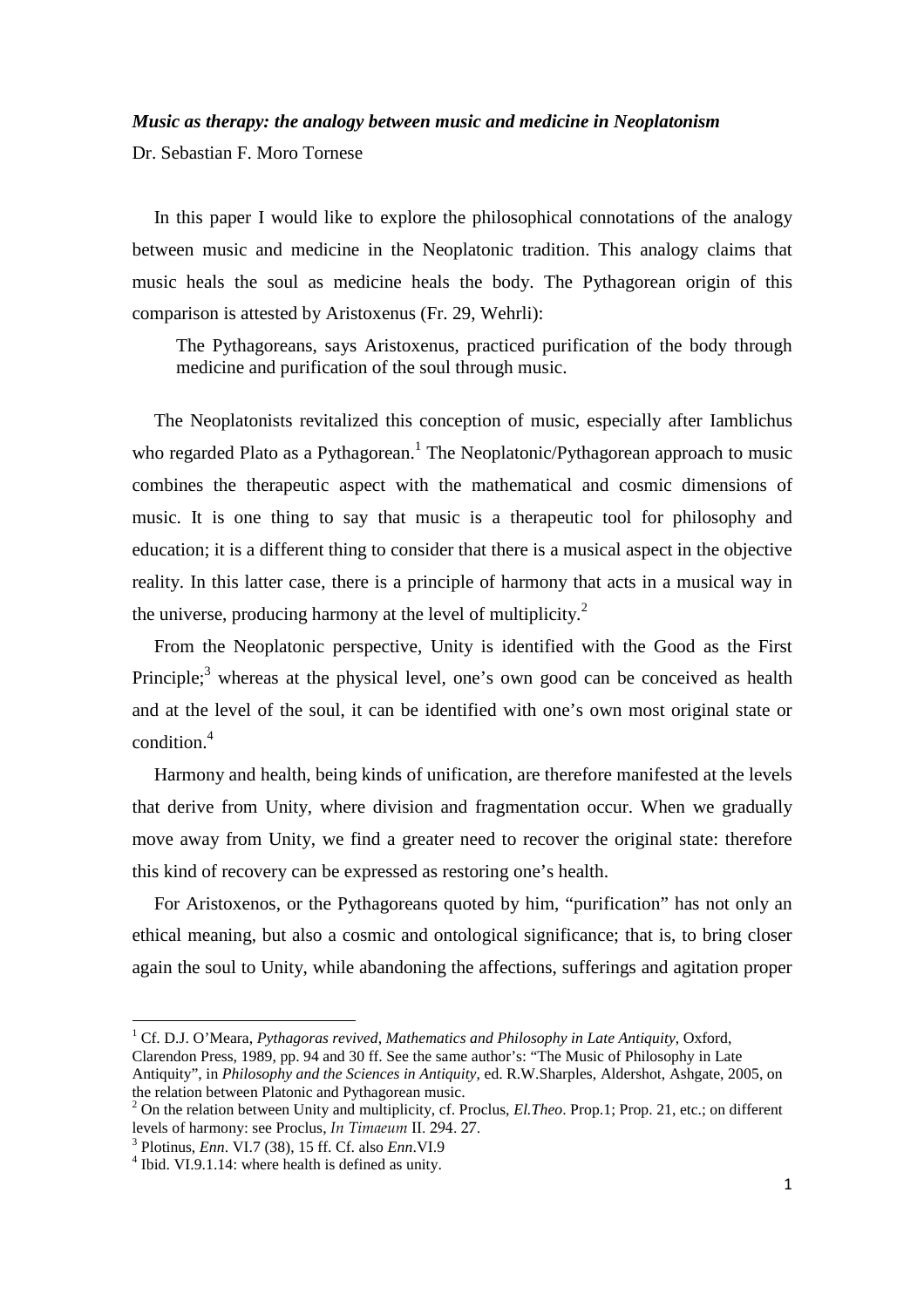to the sensible world. These affections fragment the soul's being and do not correspond to its original condition, because they have been attached to its essence at a later state.<sup>5</sup>

Hierocles defines Pythagorean philosophy in this way too, as a purification and recovery (*analêpsis*) of our proper essence:

Philosophy is a purification and perfection of human life: a purification from our irrational, material nature and the mortal form of the body, a perfection by the recovery of our proper happiness, leading to divine likeness. (Proem., 1.1 ff., transl. Hermann S. Schibli<sup>6</sup>

Therapeutic music, from the Pythagoreans and Plato to Posidonius and Galen, has a privileged intermediary position between the physical and the intelligible, which allows it to deal with the irrational and spirited parts of the soul in a direct way. Thus, it is able to lead the irrational by the education and nurturing of the spirited part.<sup>7</sup>

Hierocles goes on to state that, through philosophy

one may acquire truth and virtue, regain one's purity, succeed in obtaining likeness to god, and, as Plato's Timaeus, that keen teacher of Pythagorean doctrines, says, having become 'healthy and whole (*hugiês kai holoklêros*), arrive at the form of one's previous state' (Proem.2.9).

Hierocles is quoting *Timaeus* 44b-c, where Plato says:

 $\overline{a}$ 

And to be sure if such a person also gets proper nurture to supplement his education, he'll turn out perfectly whole and healthy, and will have escaped the most grievous of illnesses (*nosos*) (Transl. Zeyl).<sup>8</sup>

According to this dialogue the essential constitution of the human soul is based on harmonic ratios and that original state can be understood by analogy with the concept of physical health. Philosophy, as defined by Hierocles, shares similar aims with music. For music also possesses a cathartic effect on the soul. And since the divine level is characterized by intelligible Harmony, musical contemplation is a therapy and nourishment for the soul's motions, as the *Timaeus* states (90a – d). In this way, the soul

<sup>5</sup> Cf. Iamblichus' definition of *katharsis* in his *De Anima*, Stob. I.455.25-456.8. See G. Shaw, *Theurgy and the Soul*, University Park, PA: Pennsylvania State University Press, 1995, p. 37, n.2. Cf. Plato, *Phaedo* 69b-c.

<sup>6</sup> Cf. H. Schibli, *Hierocles of Alexandria*, Oxford, Oxford University Press, 2002, p. 170 for a commentary on this passage. Philosophy, understood in Pythagorean terms is a kind of therapy, recovery and *anamnesis* of a previous harmonious state. Plotinus connects also purification, virtue, wisdom and divine likeness (*Enn*. I.2.3). Wisdom is the health of the soul, cf. Cicero, *Disp. Tusc*. 3.5.

<sup>7</sup> Cf. Posidonius Fr.168 (apud Galen, *De placitis*, V.472-3) and p.621 of Kidd's Commentary in *Posidonius*, Vol. II, Cambridge: Cambridge University Press,1988.

<sup>&</sup>lt;sup>8</sup> Plato, after depicting how the revolutions and movements of the soul were disturbed by the affections (*pathêmata*) at 44a, says that they regain their original serenity and stability by means of education and the contemplation of the harmony of the universe.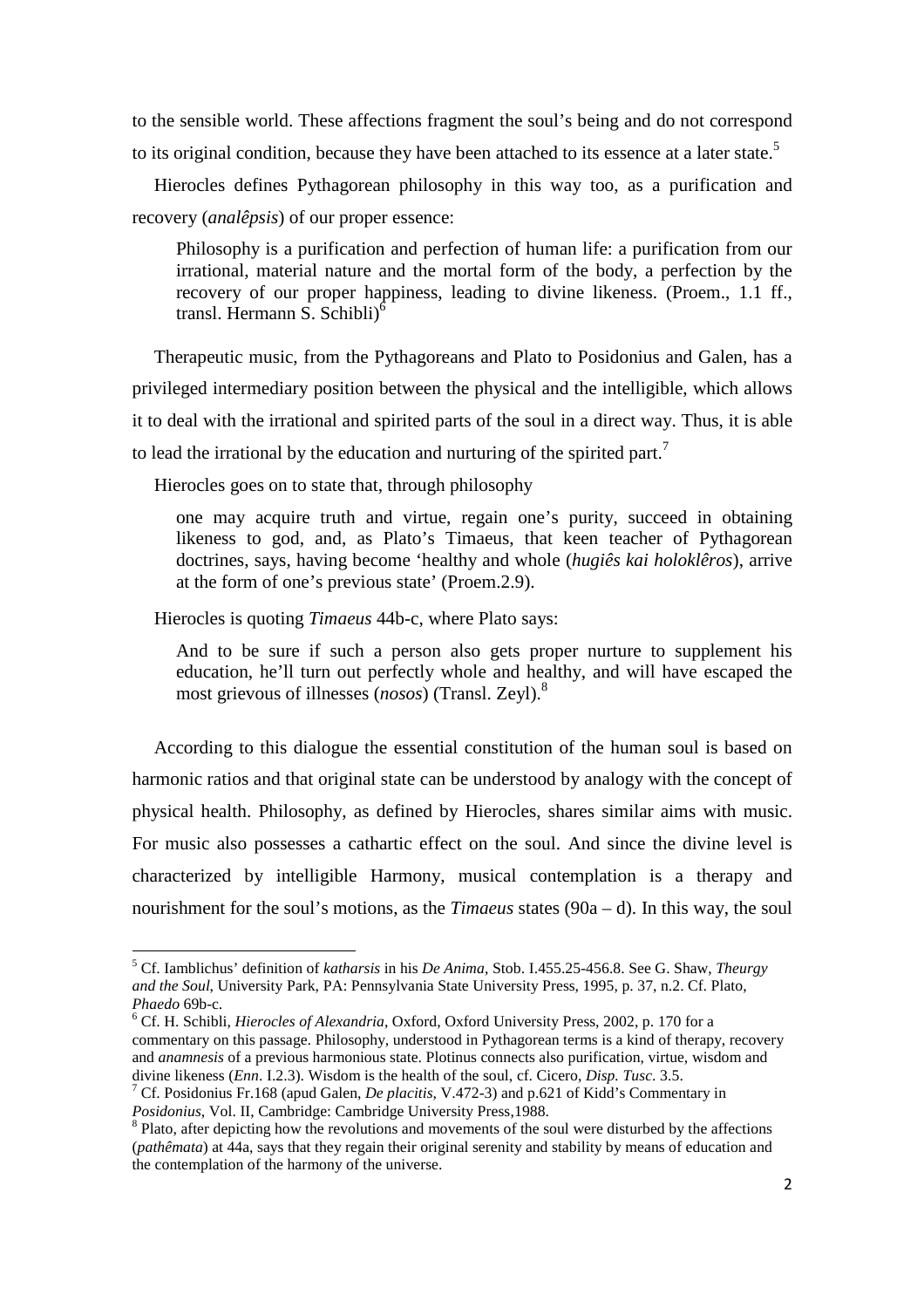recovers its original perfection in terms of musical proportions, which were disturbed when the soul entered into the material world (*Timaeus*  $42e - 44d$ ).<sup>9</sup>

When these two approaches, —the instrumental view of musical therapy and the cosmic-ontological view— are combined, as in Platonism, one realizes that the presence of music at different levels of reality makes possible and effective its therapeutic and corrective power.

The connection between music and medicine in Neoplatonism can be considered according to these two approaches: the first, that we depicted as instrumental, which considers music as a therapeutic tool, where music is part of philosophical education, and the second, that we could call the "metaphysical" approach to the relation between music and medicine, which on the other hand considers the analogy between music, medicine and philosophy as being based on the ontological structure of reality itself.<sup>10</sup>

For Proclus, there are different levels of music and medicine. There is a level at which these two arts or sciences can be identified with philosophy: this corresponds to the "science of love", according to the terminology of Plato's *Symposium* 186a-187a (cf. *In Remp.* I.57). This level, as we are going to see, corresponds to the god Apollo.<sup>11</sup>

The fact that music and medicine can be identified at a higher level does not mean that medicine or music are the exclusive prerogative of heavenly physicians or musicians. Martha Nussbaum, criticizes the Platonic view as "normative" and not concerned with human suffering.<sup>12</sup> However, for the Neoplatonists there is an unbreakable continuity in reality that guarantees the effectiveness of these arts at the human level, which concern suffering or *pathos*.

Nussbaum also claims that in contrast to the Hellenistic schools, in Platonism there is no concern for what happens inside ourselves, with our feelings, needs, pleasures and pains; and that for that reason the Hellenistic thinkers would have used the medical analogy to subvert the Platonic indifference towards these human needs and desires. I

l

<sup>&</sup>lt;sup>9</sup> Consequently, Pythagorean music renders the soul's natural harmony akin to the divine harmony again. <sup>10</sup> One aspect is corrective, therapeutic music as the corrective or medicinal part of education; the other is normative or positive and shows the reality of harmony in the cosmos as a model or guidance to follow in our lives, through assimilation (*homoiôsis* = likening) to it and awakening the sympathetic connection with the divine and the love for the beautiful.

<sup>&</sup>lt;sup>11</sup> Music is identified with philosophy, according to the *Phaedo* 61a (other levels or kinds of music include: music as love of Unity; inspired music; scientific music; educational music; imitative music, as we shall see). Since Neoplatonism is an exegetical school of thought, we need to take into account that Proclus establishes these correspondences according to different Platonic dialogues, for example the *Phaedo*, the *Republic*, *Timaeus*, *First Alcibiades*, *Cratylus*, the *Symposium*, etc.

<sup>&</sup>lt;sup>12</sup> M. Nussbaum, *Therapy of Desire*, Princeton NJ: Princeton University Press, 1994, p.19-20.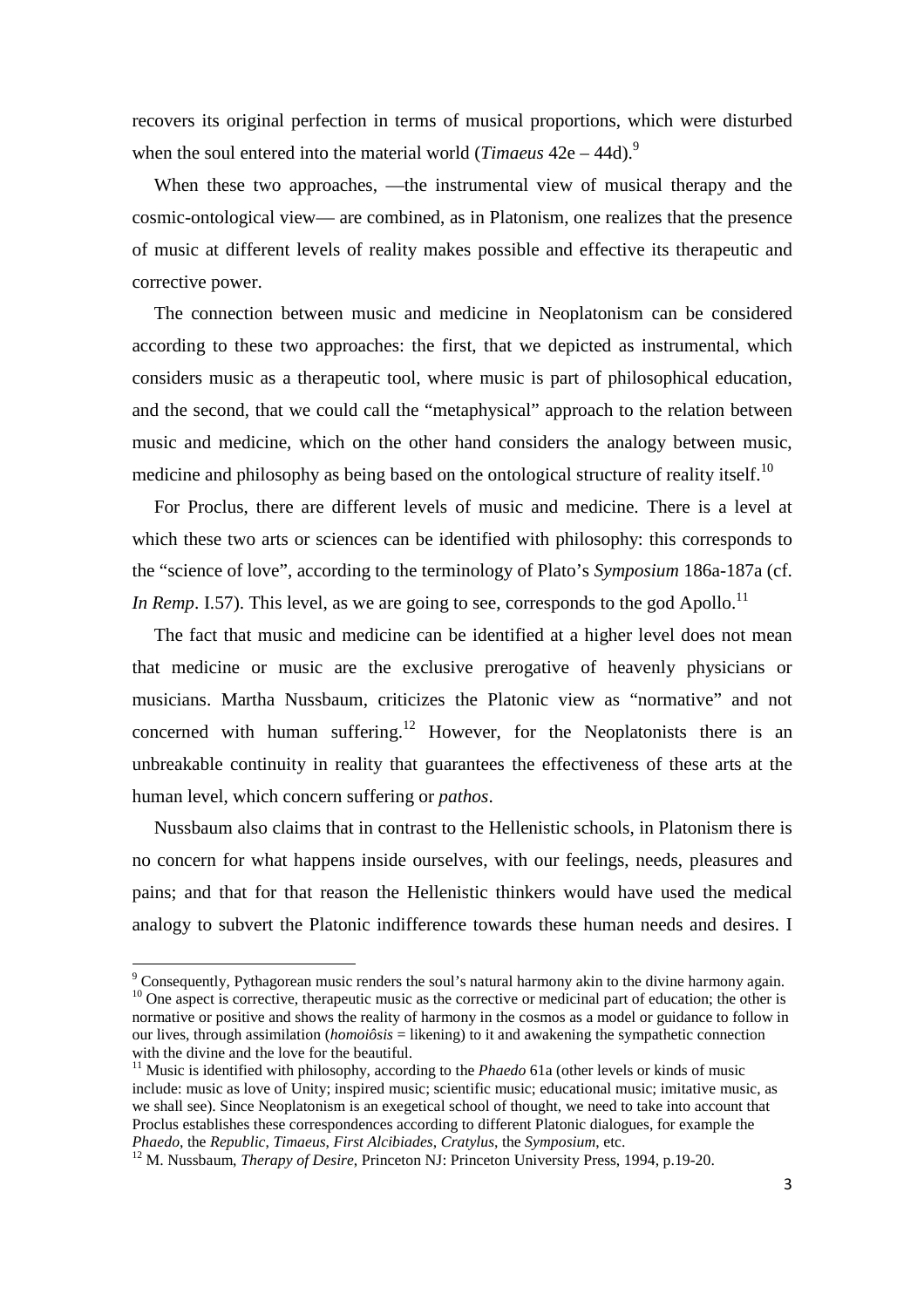would like to show that it is not the case that Platonism and Neoplatonism do not find real value in self-knowledge as therapy. I want to present evidence that the analogy between music and medicine illustrates the fact that for Platonism, self-knowledge through music and the awareness (*synaisthesis*) of the soul's affections by means of the ethical effect of musical scales or "modes" (*harmoniai*, *tropoi*) in ourselves, is a way of recovering a connection between the soul (including its passions) and the source of health and life in the universe.

The Pythagoreans understood knowledge as part of a purificatory spiritual path, with the capacity of transforming the inner life of the soul. For this reason the Ancients used to say, when Pythagoras visited a city, that "he has not come to teach but to heal", according to Claudius Aelianus (*Varia Historia*, IV, 17). Pythagorean arts and sciences are therefore understood in the wider context of their cathartic value.

In his *Commentary* to the *First Alcibiades* (195-196), after stating that the soul is like a musical instrument, the lyre invented by Hermes, Proclus goes on to explain what he calls the Hermetic (Hermaic) disciplines in education, which comprise gymnastics, music, the mathematical sciences and dialectics:

The mathematical sciences and dialectics awake and elevate our reason; for the eye of the soul, which is asleep and obstructed, because of many other occupations, under the influence of them is re-ignited and returns towards itself and to self-knowledge. With these sciences our *logos* is nourished and through them ascends towards the Intellect, as Socrates says here. (Proclus, *In Alc*. 195- 196, my transl. based on Segonds)

According to the educational programme of Plato's *Republic*, music concerns the education of the irrational part of the soul and has a cathartic power over its affections; while the care of the body corresponds to gymnastics and dance.<sup>13</sup> At this level, it is clear that one can consider music as a tool for philosophical education and from this point of view the therapeutic role assigned to music in Platonism should be understood in the wider context of therapeutic philosophy. However, music does not belong only to this basic level of education (according to *Republic* books II-III). As Proclus says, there

<sup>13</sup> Gymnastics and dance, understood as the harmonious and rhythmic refinement of the body, correspond to the activities of the soul (*energeiai*); while the musical education of the soul corresponds to its potencies (*dynameis*) and both contribute to the harmonic development and formation of the character, putting the soul in sympathy with the good and the beautiful (cf. Proclus, *In Remp*. I.56.10). This is related to the Neoplatonic triad "ousia (being) - *dynamis* (potency) - *energeia* (operation or actualization)". On this triad see *The Cambridge History of Later Greek and Early Medieval Philosophy*, A.H. Armstrong (ed.), Cambridge, Cambridge University Press, 1967, p.459.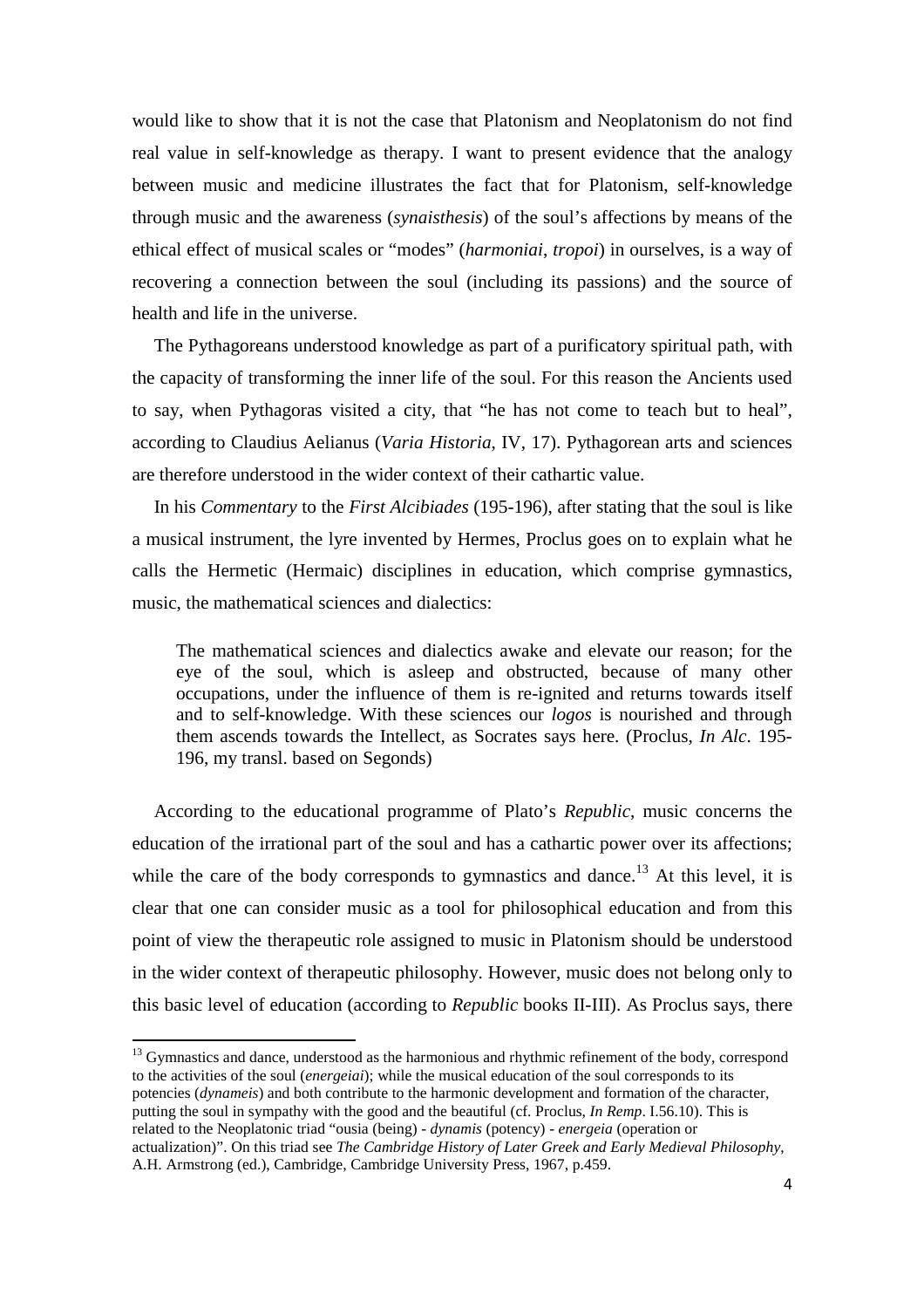are higher levels of music, such as music as a mathematical science (studied in the book VII of the *Republic*, being a science of the *quadrivium*); music as an inspired art and music at the level of the Intelligible, which is a unitive kind of knowledge called "science of love" by Proclus, as we have mentioned above.

 Eryximachus, in Plato's *Symposium*, mentions that the principle of Love manifests itself in different disciplines; this kind of love is similar to the Orphic cosmic power of "Eros", who can also be considered as the bond with which the Demiurge binds the elements (*Timaeus* 31c).<sup>14</sup> For Eryximachus (*Symp.* 186a), medicine, the art of Asclepius is the "science of erotics in regard to the body" and produces love, understood as harmony between the opposite elements. After this (187a), he defines music in similar terms, as "the science of erotics in regard to harmony and rhythm", harmonizing high-pitched and low-pitched sounds and fast and slow rhythms.<sup>15</sup>

Thus, the human kinds of medicine and music are connected with the higher levels, and this fact does not alienate them; on the contrary this connection makes possible the healing of the affections of the human body and soul by means of remedies, musical scales and sounds that awake the cosmic sympathy and bond with the divine causes.<sup>16</sup>

The reconciliation between the physical world and the Intelligible is proper to Neoplatonism after Iamblichus, especially according to the revival of Pythagoreanism and because of the importance given to Plato's *Timaeus* that presents a more positive view of the physical reality.<sup>17</sup> Also in this dialogue, mathematical and musical proportion serves as an intermediary bond between the physical and the intelligible.

The Neoplatonic point of view that joins the therapeutic with the mathematical aspects according to an objective reality, considers that analogy (and also

<sup>&</sup>lt;sup>14</sup> This bond can be identified with the World-Soul and its harmony, as a manifestation/creation of the harmony of the Intelligible, which in turn is a manifestation of the transcendent Unity. Cf. Proclus, *In Tim*. II.54.10-16 and *Chald. Oracles*, Fr. 39; commented by Lewy p. 126 n. 235 and Frs. 42 y 44.

<sup>&</sup>lt;sup>15</sup> This science derives from a heavenly love and a heavenly Muse. There are different levels of love, a noble or heavenly love derived from *Ourania* (a heavenly Muse) and a popular kind of love derived from Polymnia. After this, Plato quotes Heraclitus' notion of the concord of diverging tensions, which is also a cosmic conception of concord, that Eryximachus continues explaining at 188a, where he mentions the harmony that tempers the oppositions in the cycle of the four seasons of the year.

<sup>&</sup>lt;sup>16</sup> Sympathy is a musical notion (when two musical strings sound together) and in Neoplatonism, cosmic sympathy is what brings closer to us the transcendent or more comprehensive levels of reality. On the continuity of the life in the universe see Proclus, *In Remp.* I. 288.11-1. See Plotinus on musical and cosmic "sympathy": *Enn.* IV.4.41.

<sup>&</sup>lt;sup>17</sup>Another aspect of the later Neoplatonists is their interest in theurgy, which is more appropriate for emphasising a monistic view of the world and the soul and the rejection of Plotinus conception of the "undescended part of the soul". This is important for our topic, because if the soul has completely descended, as Iamblichus and Proclus claim, there is certainly a need for therapy that concerns all the levels of the human nature. Cf. G. Shaw, *op.cit.* (1995), p.11.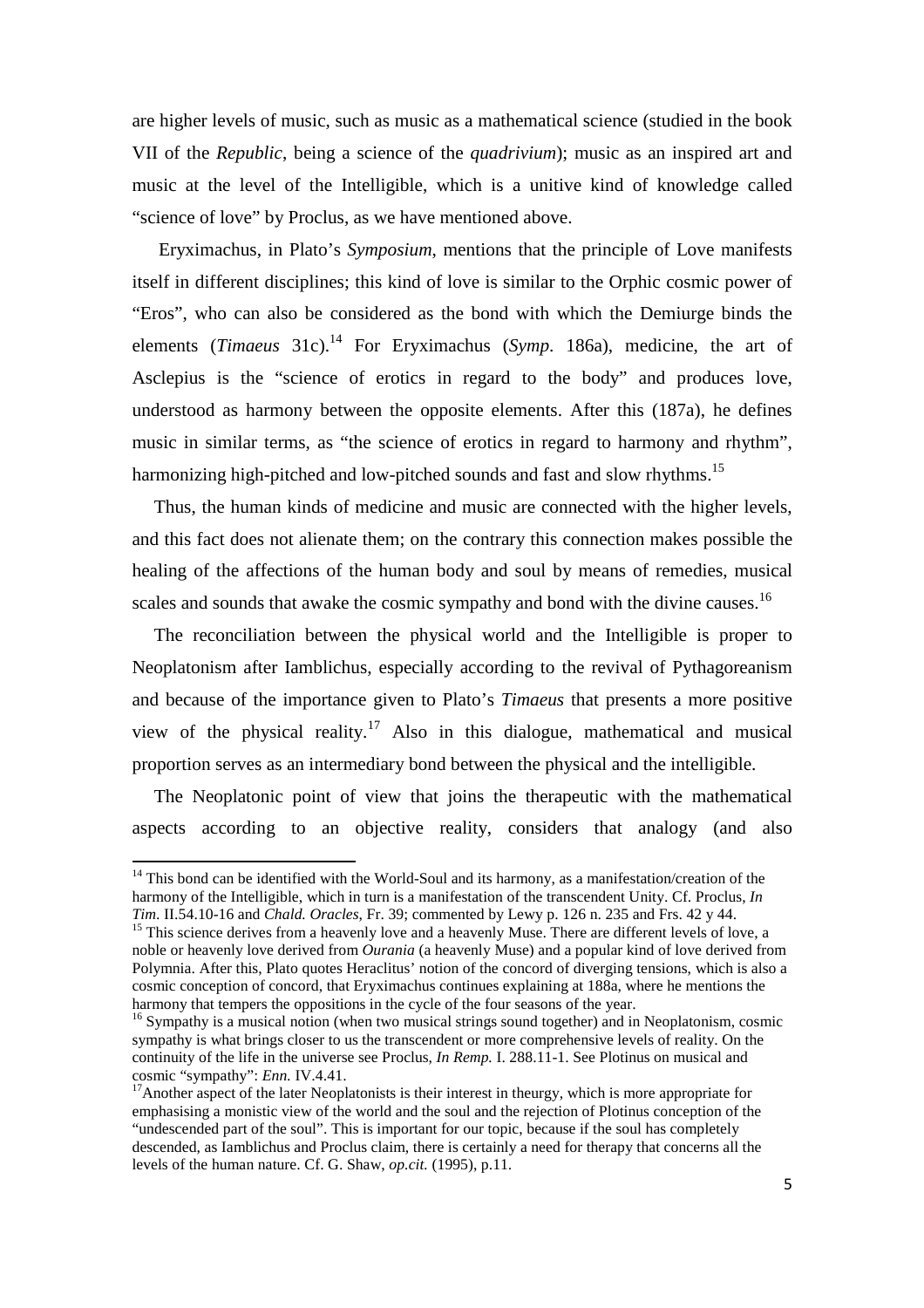mythological/religious symbolism) is not only a conventional way of connecting concepts or words. For Proclus, to say that there is an analogy between music and medicine does not mean that we are just comparing two disciplines. "Analogy" is a cosmic relationship or living "proportion" (*analogia*) that manifests itself in medicine and in music. This "proportion" connects the soul with the gods and their providential care towards different parts of reality. Procus says:

This world has been created according to *analogia*, for that reason all things are joined by an indissoluble friendship, consequently all things have proceeded according to analogy in a concordant manner (*In Remp.* I. 289.4).

We can see that we are passing from an instrumental conception of music as therapy to a realistic conception of analogy.<sup>18</sup> According to this analogical/symbolic conception. music and medicine are Apollonian arts and they heal because they recover the connection to Apollo as the divine physician and divine musician. We shall deal with this aspect later on.

In relation to the first approach (instrumental) we can include therapeutic music in the wider context of the analogy between medicine and philosophy. There are several well-known enunciations of this analogy. Chrysippus, quoted by Galen, expressed it in the following way:

It is not true that whereas there is an art, called medicine, concerned with the diseased body, there is no art concerned with the diseased soul, or that the latter [art] is necessarily inferior to the former in theory and therapeutic treatment of particular cases (*Plac. Hipp. Plat*. 5.2.22-4 SVF III.471 De Lacy 298.28).<sup>19</sup>

After this, the word analogy (*analogia*) is explicitly explained in the text, in terms similar to Plato's own clarification in *Gorgias* 465b-c, where he says that he is using the language of the geometers, in the context of the analogy between the care of the body and the care of the soul.<sup>20</sup> The mention of geometry places the medical analogy in a philosophical tradition that values the mathematical sciences.

l

<sup>&</sup>lt;sup>18</sup> This approach has three logical steps: 1) medicine :: philosophy::body::soul; 2) music is a therapeutic part of philosophy especially dealing with the catharsis of the soul; 3) therefore there is also a relation medicine :: music::body::soul.

 $19$  He continues: "Therefore, just as the physician of the body must be 'inside', as people are wont to say, the affections that befall the body and the proper cure for each, so it falls to the physician of the soul to be 'inside' both of these (things) in the best possible way and one could understand that this is the case, since the analogy (*analogias*) with these things was drawn from the beginning. For the parallel appropriateness with respect to these terms will also make clear to us, I believe, the similarity (*homoiotêta*) of cures (*therapiôn*) and in addition the analogy that the two kinds of medicine have with each other."

 $20$  "I want to speak to you as the geometers do [...] saying that as cosmetic is to gymnastic, so is cookery to medicine; or rather thus: as cosmetic is to gymnastic, so is sophistry to the legislative art; and as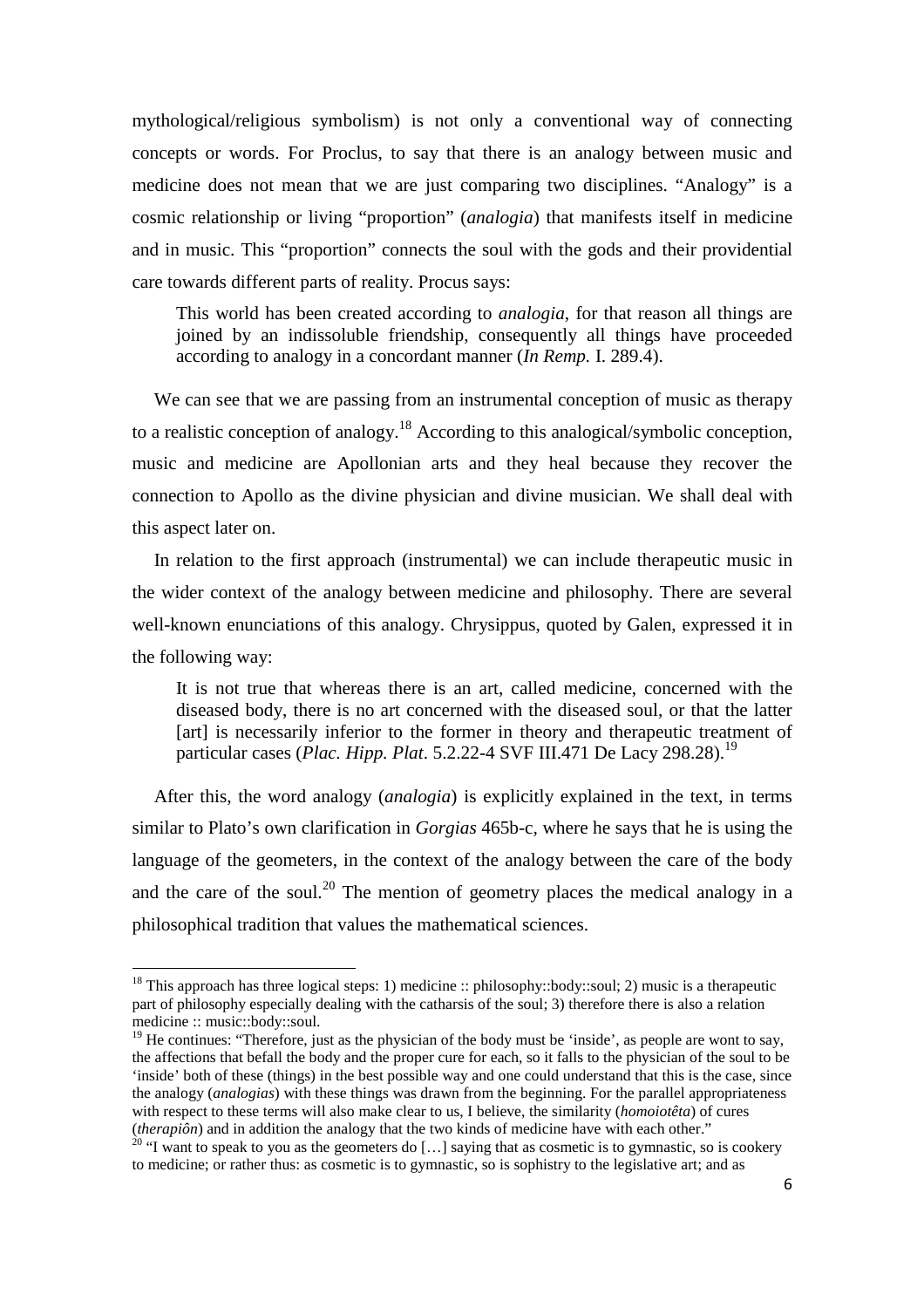Cicero, in his *Tusculan Disputations*, 3.6 presents the same analogy:

There is surely a medical art of the soul — philosophy. And its aid need not be sought, as in bodily diseases, from outside ourselves. We must endeavour with all our resources and strength to become capable of doctoring ourselves.

This text shows another aspect of the comparison; the need of self-knowledge. In the context of Pythagorean and Platonic therapy, music is able to evoke the connection with the mathematical principles in a living way, because it moves the soul from within according to numeric ratios.<sup>21</sup> For this reason it is a privileged tool for therapeutic philosophy. Thus, mathematics and self-knowledge are connected.<sup>22</sup> Through music, the soul can identify itself again with its original inner nature, which is musical or harmonic. The musical modal scales, each with a particular *êthos*, can present in an universal way different "characters" (*êthê*) because the mathematical structure of the tetrachords is intrinsically related to the ethical and emotional effects of the *harmoniai* in which the melodies are composed. They produce an inner "mimesis" or identification, but at the same time they are able to make a contribution to "knowledge" of ethical characters (because of their universal or archetypal way of presenting modes of living).

We can quote an example of how music works as medicine and musical scales as remedies:

We shall prescribe for some persons a regimen of rhythms and scales (modes) and exercises of such and such a sort, and for others another sort, as Plato taught us. We shall rear the dull and heavy and spiritless in high pitched melodies and rhythms with fast subdivisions ["*nomos orthios*" and its rhythm: 6/8 + 12/8 o 9/8] according to scales (modes) that move the soul forcibly but with dignity and in exercises of the same kind; and we shall rear those who are too highspirited and who rush about too madly in the opposite kind,' (Galen, *De placitis Hippocratis et Platonis* V. 6.20, 2 ff.; transl. P. De Lacey, *Galen. On the Doctrines of Hippocrates and Plato*, Akademie Verlag, 2005, modified).

This can be understood in the context of the identification of musical modes with different pitches: the high-pitched modes are considered exciting and the low-pitched enervating, the mode which is in the middle of the musical space of the "Great Perfect System", the Dorian mode, is temperate and similar to the season of spring. According

cookery to medicine, so is rhetoric to justice." Gorgias, the rhetorician, has presented as well the analogy between rhetoric and medicine.

<sup>21</sup> Music is able to penetrate into the innermost part of the soul. Cf. Plato's *Republic*, III.401c-d.

<sup>&</sup>lt;sup>22</sup> In order to assimilate the mathematical aspect of the universe to our inner reality we need to understand the manifestation of the principles of number in our own nature and this is where music has a role in the care of the soul.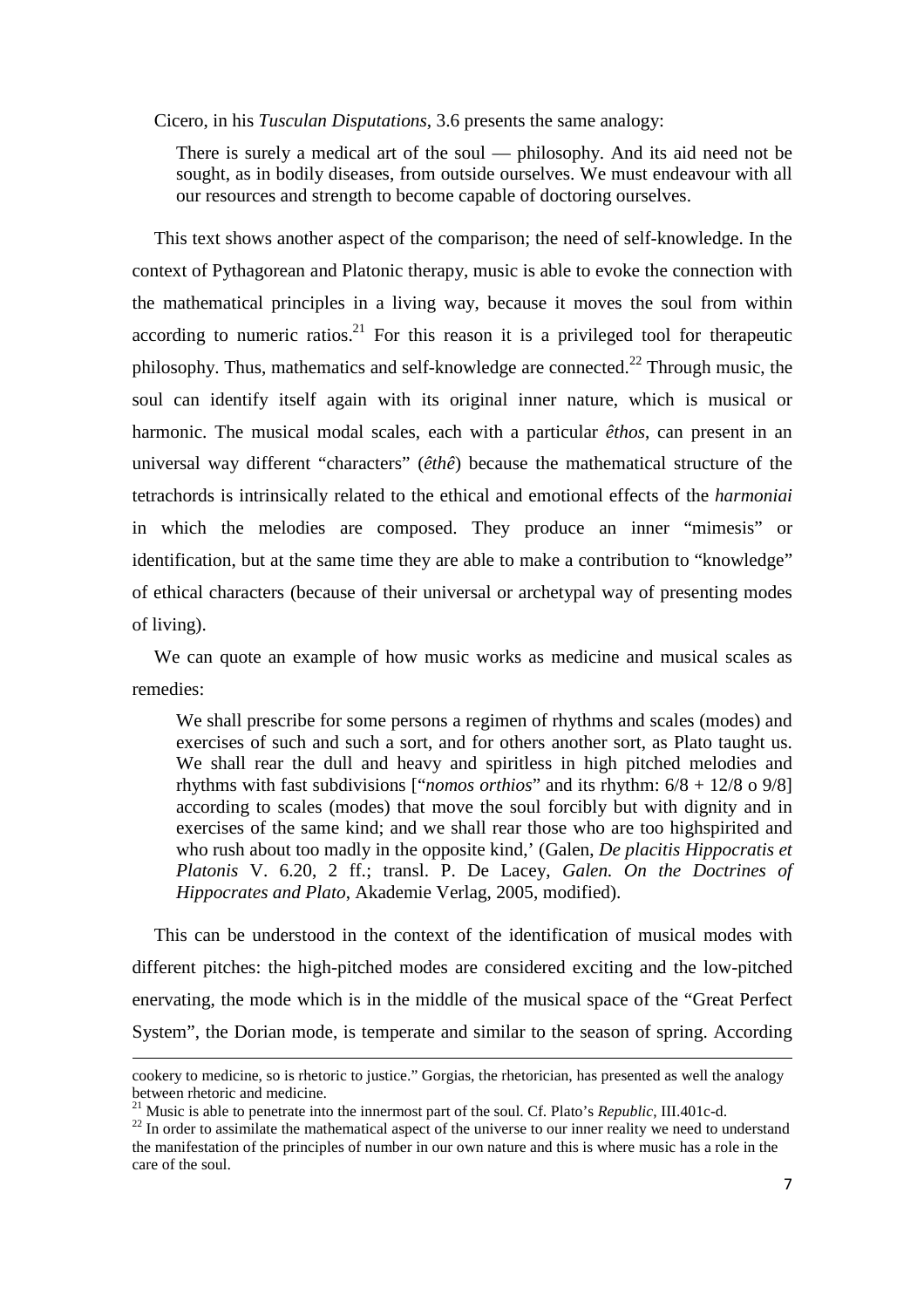to Aristides Quintilianus there are three basic musical *êthê*: the hesychastic (*hêsychastikon*) that produces peace in the soul, the diastatic (*diastatikos* = exalting, expanding) that arouses the spirit and the systalic (*systaltikos* = contracting) that creates gloom (Arist.Quint. *De Mus*. I.12.39; (=12.30.9-15) (cf. I.19.20 = 40.15?).<sup>23</sup>

The Dorian mode is the archetype of a balanced ethical character, as Plato says in the *Laches* 188d.<sup>24</sup>

Musical modes (*tropoi*) present paradigms of ethical behavior and make possible a mimesis of a good model (appropriate for a particular situation, mood = *tropos*), bringing closer to the human sphere the normative ideals of Platonism.<sup>25</sup> Iamblichus ascribes this kind of musical therapy to Pythagoras:

He [Pythagoras] thought that the training of people begins with the senses, when we see beautiful shapes and forms and hear beautiful rhythms and melodies. So the first stage of his system of education was music: songs and rhythms from which came healing of human temperaments and passions (*pathê*) The original harmony of the soul's powers was restored, and Pythagoras devised remission, and complete recovery, from diseases affecting both body and soul. It is especially remarkable that he orchestrated for his pupils what they call 'arrangements' and 'treatments'. He made, with supernatural skill, blends of diatonic and chromatic and enharmonic melodies, which easily transformed into their opposites the maladies of the soul […] using the appropriate melodies like mixtures of curative drugs. (*De Vit. Pythag. XV* 64, p. 35, 16 - 36, 7, transl. G. Clark)<sup>26</sup>

l

<sup>23</sup> See Barker, *Greek Musical Writings II : Harmonic and Acoustic Theory*, Cambridge, 1989, p. 432. On Ptolemy's explanation of the relation between modes and seasons, etc., see *ibid*. p. 386. Cf. Cleonides, 206.3-18. Diodorus Siculus, I.16. mentions a Lyre of three strings proper to Hermes, that can be related to the conception of the year divided in three seasons (I.11.5). Macrobius (Sat.1.19) says that the lyre of Mercury had four strings that corresponded to the four seasons. The seasons and their proper characters correspond to the different kinds of *êthos*. There are three basic kinds: dorian, middle (is hesychastic = does not induce any disordered affect and delights the soul peacefully; its moderate and calms the mind); phrigian, high (diastolic = expanding and dilating the heart, lively, joyful, jubilant, effect); Lydian, low (systolic = contracting, enervating effect of the song, induces sadness, fear, languor and similar feminine effects) in Chafe, *Monteverdi's tonal language*, New York: Schirmer Books, 1992, p.237.

<sup>&</sup>lt;sup>24</sup> "I take the speaker and his speech together, and observe how they sort and harmonize with each other. Such a man is exactly what I understand by "musical,"—he has tuned himself with the fairest harmony, not that of a lyre or other entertaining instrument, but has made a true concord of his own life between his words and his deeds, not in the Ionian, no, nor in the Phrygian nor in the Lydian, but simply in the Dorian mode, which is the sole Hellenic harmony" (transl. Lamb).

<sup>25</sup> Boethius translated in his *De Musica* the Greek word "*tropos*" into the Latin "*modus*". "*Tropos*" expressed in a more precise way both at the same time the mathematical aspect of measure, structure and the concept of "style", i.e. the melodic style based on different intervallic structures.

<sup>26</sup> Cf. O'Meara, "Hearing the harmony of the spheres in Late Antiquity" in *A Platonic Pythagoras, Platonism and Pythagoreanism in the Imperial Age*, ed. M. Bonazzi, C. Lévy, and C. Steel (eds), Turnhout, Brepols, 2007, p.151 ff. O'Meara quotes this passage in the context of an explanation of Pythagoras' ability to hear the harmony of the spheres. On the music/medicine analogy see also Aristides Qunitilianus, *De Mus*, II.14, 80.10 ff. and II. 16, 85.21 ff. Iamblichus distinguishes the music used by Pythagoras for curing his students, which is an imitation, from the celestial music, which is the model that Pythagoras was able to access by a special gift: "He no longer used musical instruments or songs to create order in himself: through some unutterable, almost inconceivable likeness to the gods, his hearing and his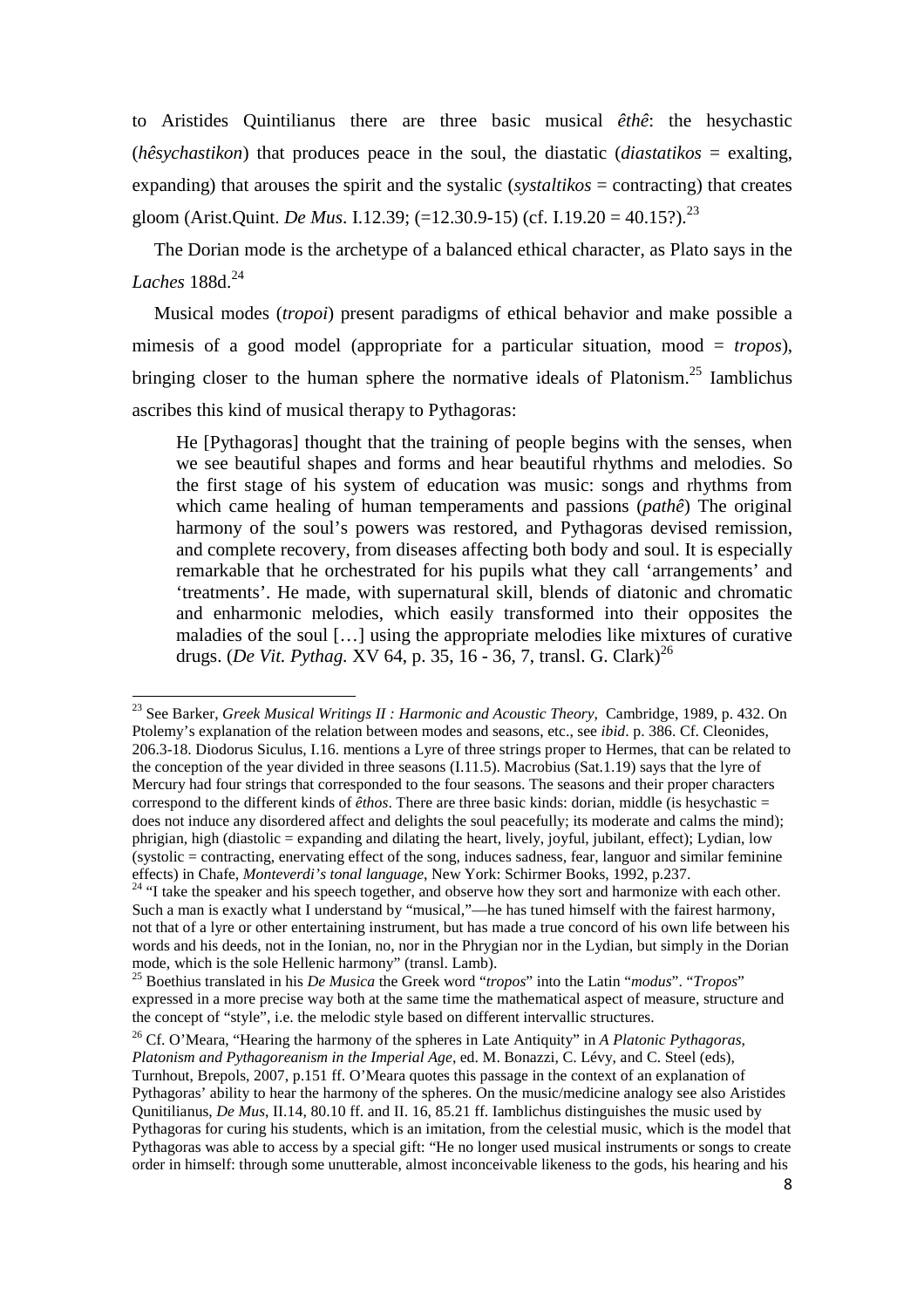Iamblichus mentions blends of musical genera (in the ancient technical sense) and compares them to some kind of "*pharmaka*"; an idea that is consistent with the notion of music as an Apollonian art.<sup>27</sup> The Apollonian character of this kind of music is confirmed by the reference to the Paeanic hymns and the preference for the lyre in another passage of Iamblichus' *Life of Pythagoras* on music therapy (chapter 25).<sup>28</sup>

Proclus also explains the connection between music and medicine by referring these disciplines to a common divine principle, namely the god Apollo. In this context, we return to the ontological/cosmic aspect of the analogy between music and medicine, which transcends its instrumental features. This aspect is better expressed through symbolism, because it depends on a non-discursive, divine, reality (these symbols include the Sun, the Golden Lyre of Apollo, the Arrow of Abaris, the Caduceus, the serpent Python, etc.).

In his Commentary on Plato's *Cratylus*, (*In Crat*. 97.15 ff. (103) Pasq. = Section 174.34), Proclus presents Apollo as the god who presides over medicine, divination,

mind were intent upon the celestial harmonies of the cosmos. It seemed as if he alone could hear and understand the universal harmony and music of the spheres and of the stars which move within them, uttering a song more complete and satisfying than any human melody, composed of subtly varied sounds of motion (*rhoizêmatôn*) and speeds and sizes and positions, organized in a logical and harmonious relation to each other, and achieving a melodious circuit of subtle and exceptional beauty" (*De vit. Pyth*. XV 65, p. 36, 15-37, 2; transl. Clark).

<sup>&</sup>lt;sup>27</sup> Proclus following Plato's *Cratylus*, presents Apollo as the god who presides over medicine, divination, archery and music (cf. *In Crat*. 174.34). Music therapy has also a Hermetic character, because Hermes is the god that prevents the transformation of Odysseus into an animal under the spell of Circe, and provides him with an antidote that helps him to remember his original Fatherland. Music is in the same sense understood as an antidote against oblivion in the Pythagorean tradition, and it is able to bring the soul back to health and virtue, establishing it in a divine music which corresponds to the original dwelling of the soul in the Intelligible realm, as Plato explained in the *Timaeus*. Proclus following Plato's *Cratylus*, presents Apollo as the god who presides over medicine, divination, archery and music (cf. *In Crat*. 174.34).

 $28$  Iamblichus mentions again the analogy between music and medicine in chapter 25 (110), where he says: "Pythagoras also believed that music, if properly used, greatly contributed to health. For he was inclined to use it in no careless way, but as a purification. Indeed, he restricted this word to signify music used as medicine. About the vernal season he used a melody in this manner. In the middle was placed a person who played on the lyre, and seated around him in a circle were those able to sing. Then the lyre player in the centre struck up, and the singers raised certain paeans, through which they were evidently overjoyed that their manners became elegant and orderly. This music instead of medicine was also used at certain other times. Certain melodies were devised as remedies against the passions of the soul, as also against despondency and lamentation, which were invented by Pythagoras specifically for this. Further he employed other melodies against anger and rage and all other aberrations of the soul. Another kind of modulation was invented against desires. He likewise used dancing, which was accompanied by the lyre, instead of the pipe, which he conceived to have an influence towards insolence, being theatrical, and by no means liberal (freeing from the passions). For the purpose of correcting the soul, he also used select verses of Homer and Hesiod." (After this Iamblichus continues with the example of a Tauromenian young man inflamed by a Phrygian song and how Pythagoras asked him to change the character of the melody for a spondaic one).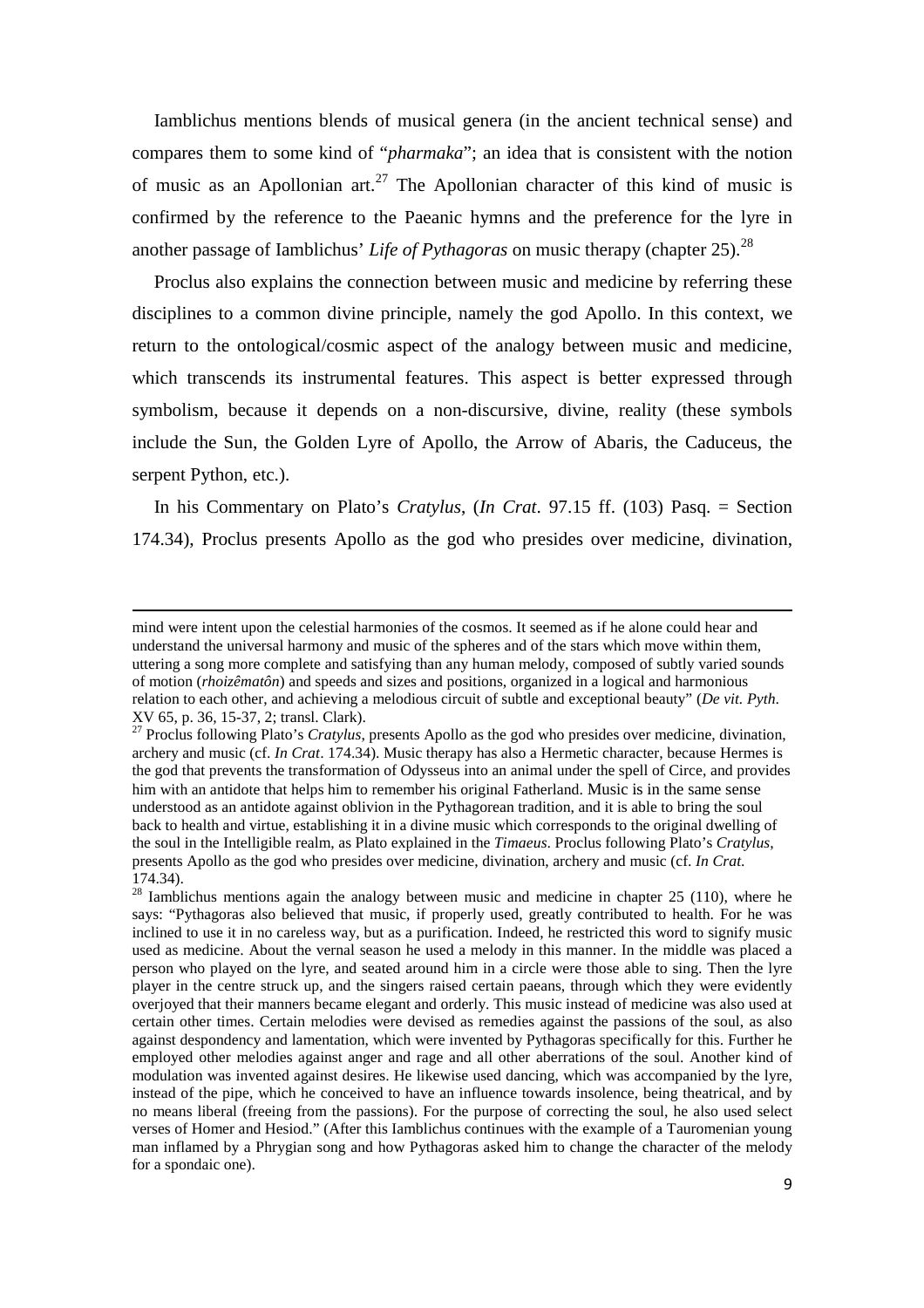archery and music. The Apollonian cause manifested in the Sun "provides all things with the power of unification" (98.1).

Proclus describes the analogy between these disciplines in the following terms:

The power of medicine eliminates the disparate aspect of illnesses, and bestows the gift of unitary health. For health is symmetry and accords with nature, whereas what is variegated is unnatural. And again, the power of prophecy, in revealing the simplicity of truth, destroys the variety of falsehood. And that of archery, as it destroys everything errant and beastly, and gives control to discipline and refinement, cleaves to unity and dissolves the disordered nature which is carried into multiplicity. And as for music, through rhythm and harmony it instils a bond, friendship, and unity in the universe, and everything opposite to these it removes (99.8 ff. Pasq. transl. Duvick).

It is important to notice that Proclus uses the word "errant" (*plêmmeles*), which means out of tune, discordant, erring, faulty. This word is connected in the Platonic tradition to the discordant and disorderly (*plêmmeles kai atakton*) motion that occurred before the Demiurge brought the cosmos into order, according to Plato's *Timaeus* 30a.<sup>29</sup>

It is interesting to connect the notion of Apollonian archery with the killing of the serpent Python. The fixation of the serpent with an arrow or spear represents the foundation of a cosmos fixed on paradigms of harmony; in the same way that tuning a lyre represents fixing the potentialities of the instrument into a fixed system of tuning and paradigmatic modal scales. This is symbolized with the serpent, which corresponds to the errant potencies and affections and on the other hand to the continuity of life and the receptivity of the principles.<sup>30</sup> The Apollonian and Hermetic symbolism represented the element of divine order with the axial notion of verticality. This symbolism is noticeable in the symbol of the divine monochord or the strings of the golden lyre of Apollo, his golden arrow (and Abaris'), the caduceus of Hermes and the rod of Asclepius.

Pythagoean music results from the harmony of *peras* and *apeiron*, and combines an element of potency, *dynamis*, identified with life and procession in Neoplatonism, which is represented in the sequence of intervals of octave, and the determination and

<sup>29</sup> Cf. Phillips, *Order from disorder, Proclus Doctrine of Evil and its Roots in Ancient Platonism*, Leiden; Boston: Brill, 2007, p. 95-96 and Proclus, *In Tim*. I.325,30-328.9; 328.1-9; 367,30-368,11.

 $30$  Cf. the image of the Apollonian serpent, representing a cosmic monochord, in the Frontispiece of Gafori's *Practica Musicae* (1496). On the one hand, for the Neoplatonists, the serpent represents the power of life, the unbreakable connection and continuity of the universal life (the divine *apeiron*), but on the other hand it represents the direction towards infinity related to the indeterminacy of matter, that needs to be fixed and directed thanks to the divine Providence of the World-Soul, or in the case of the human soul thanks to the "solar" orientation of the guidance of a the Hermetic genius. This was represented in the Middle Ages with David tuning his triangular harp.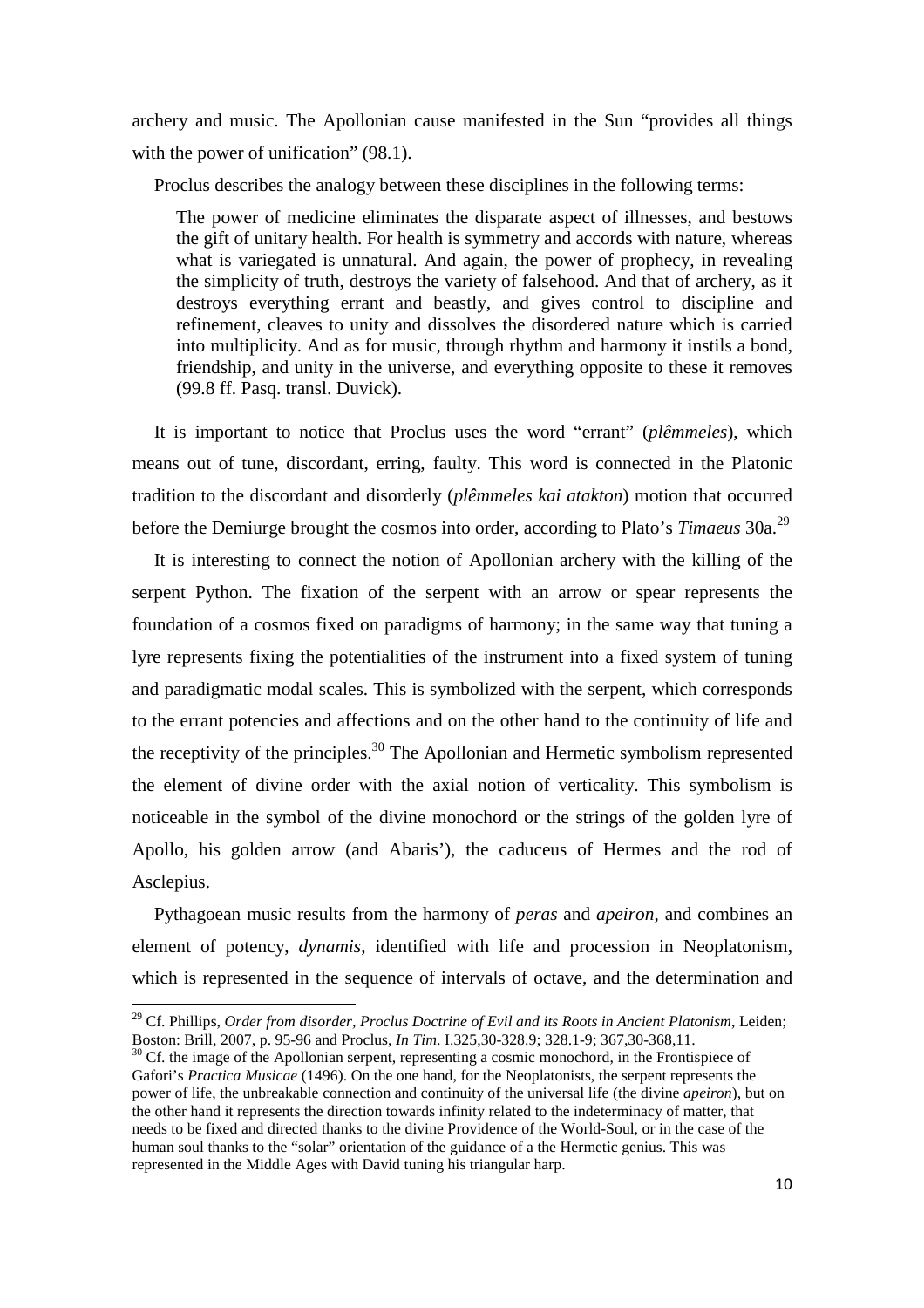circular return achieved thanks to the interval of fifth. The harmonic ratio of this interval is  $3/2$ , composed by an odd and an even number.<sup>31</sup> The fifth is the generating interval of the scale and its related to the Pentad as a cohesive principle, which recovers unity.<sup>32</sup> Number five is also a symbol of "marriage", the union between the male and female. In this context, the female aspect of the musical octaves shows the aim towards which the loving soul aspires and the infinite embrace of divine Wisdom; while the fifths represent the method, the circular activity of the intelligence towards its centre.<sup>33</sup>

We can also bring to mind in this context, the connection between the number five and health in Pythagoreanism, according to the symbol of the Pentagram, or fivepointed figure where the letters of the Greek word HYGIEIA were inscribed. (Cf. Lucian, *Pro lapsu inter salutandum*, 5).

## **Conclusion**

l

We have discussed two different approaches to the analogy between music and medicine: the first approach includes music as a therapeutic tool in the context of philosophy understood as medicine. The second approach considers the analogy as expressing the ontological structure of reality itself. Music, from this point of view, is the science of mathematical movement that studies proportion and the relations between quantities (cf. Proclus, *In Euclid*. Prol.I.12. 36). Music and harmony are kinds of unification and together with geometry they are the causes of the connection of all things, making possible all analogies, including the analogy that joins philosophy and medicine.

<sup>&</sup>lt;sup>31</sup> Another important interval/proportion corresponds to the octave + fifth =  $3/1$ ; connected to the notion of Neoplatonic return and also with the divine Triad.

 $32$  It is interesting to notice that the Hermetic and Apollonian music of the Pythagoreans (and the importance of the lyre and string instruments) is understood in connection to the relationship between sound and ether as a cohesive principle and source of the harmony of the physical elements. Music in Ancient Greece and also in India is related to ether (*akasha*) as primordial substance; therefore this kind of music has a "sattvic" effect on the soul, it develops the quality (*guna*) of sattva, which is cohesive and anagogic, leading to heaven as a source of harmony.

<sup>&</sup>lt;sup>33</sup> This can be understood in the context of Goethe's famous verse: "The Eternal-Feminine draws us upwards". While descending intervals of fifth can represent the divine grace, as in the beginning of Beethoven's *Ninth*. Beethoven expressed the Orphic notion of the harmony of the Apollonian and the Dionysian, where the ethereal and Apollonian music reaches the immanent Dionysian manifestation and dance, thus making possible the revelation of the harmonious light in the cosmos and also the aspiration of finding the source of that revelation and luminous grace (expressed in musical sounds) above the canopy of the heavens.